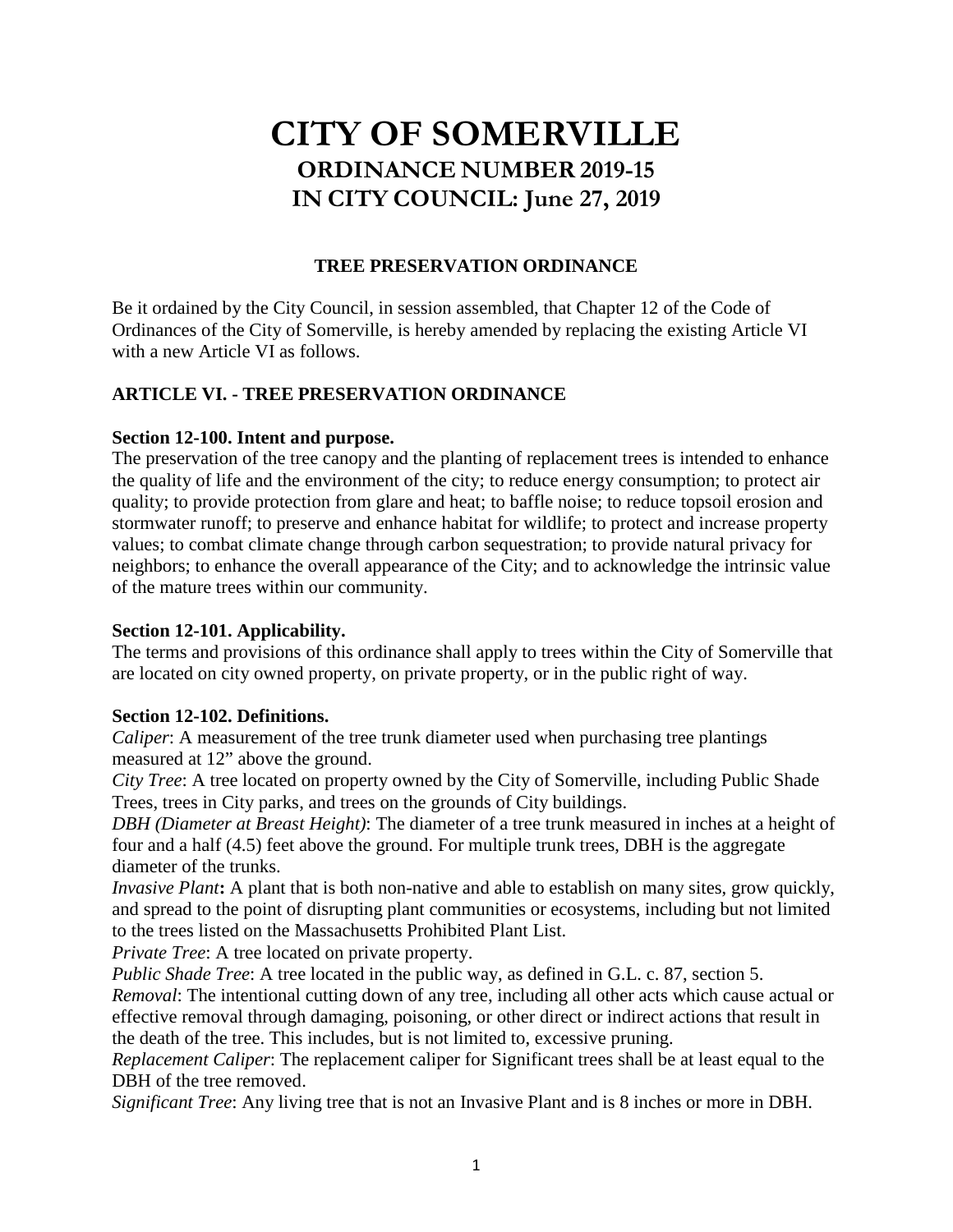# **Section 12-103. Tree warden.**

The Tree Warden shall be an employee of the City, appointed by the Mayor, subject to confirmation by the City Council, for a term of three years.

- 1. The Tree Warden shall be qualified for the role as defined in G.L. c. 41 s. 106, and also according to the standards established and published by the Massachusetts Tree Wardens and Foresters Association.
- 2. The duties and responsibilities of the Tree Warden shall conform to G.L. c. 87 and shall include, but not be limited to, the following:
	- a. Management of all trees within public rights-of-way and on City property.
	- b. Granting or denying and attaching reasonable conditions to all permits required under this ordinance.
	- c. Posting notices and holding public hearings for the Removal of Public Shade Trees and City Trees as required by this ordinance.
	- d. Enforcement of this ordinance.

# **Section 12-104. Senior urban forestry and landscape planner.**

The Senior Urban Forestry and Landscape Planner shall be an employee of the city, appointed by the Mayor.

- 1. The Senior Urban Forestry and Landscape Planner shall be a Certified Arborist by the Massachusetts Arborist's Association, The International Society of Arboriculture, or any successor of either organization.
- 2. The duties and responsibilities of the Senior Urban Forestry and Landscape Planner shall include, but not be limited to, the following:
	- a. Seeking grants or other assistance concerning the preservation and maintenance of the City's tree canopy.
	- b. Develop and publish policies, regulations, tree inventory, manuals, and other data and documents necessary to carry out the purposes and intent of this ordinance.
	- c. Supervising the planting and care of City Trees to ensure that such planting and care meets these rules, regulations and standards.
	- d. Assisting and working closely with the Tree Warden to help the Tree Warden fulfill their responsibilities.

# **Sec. 12-105. Urban forestry committee.**

- 1. *Purpose*: The Urban Forestry Committee will be charged with advising with respect to the management and maintenance of all existing and new trees and shrubs on all public grounds and public ways of the City of Somerville.
- 2. *Duties*: The Urban Forestry Committee shall:
	- a. Review planting policies for trees and shrubs on public grounds and public ways of the City of Somerville, appraise the appropriateness of such plantings, their placement, and the type of maintenance necessary. The Urban Forestry Committee shall also review those planting proposals which it deems significant for trees and shrubs on public grounds and public ways of the City of Somerville.
	- b. This Committee shall have the ability to comment during any City of Somerville permitting review process.
	- c. This Committee may elect to review issues related to the health, effective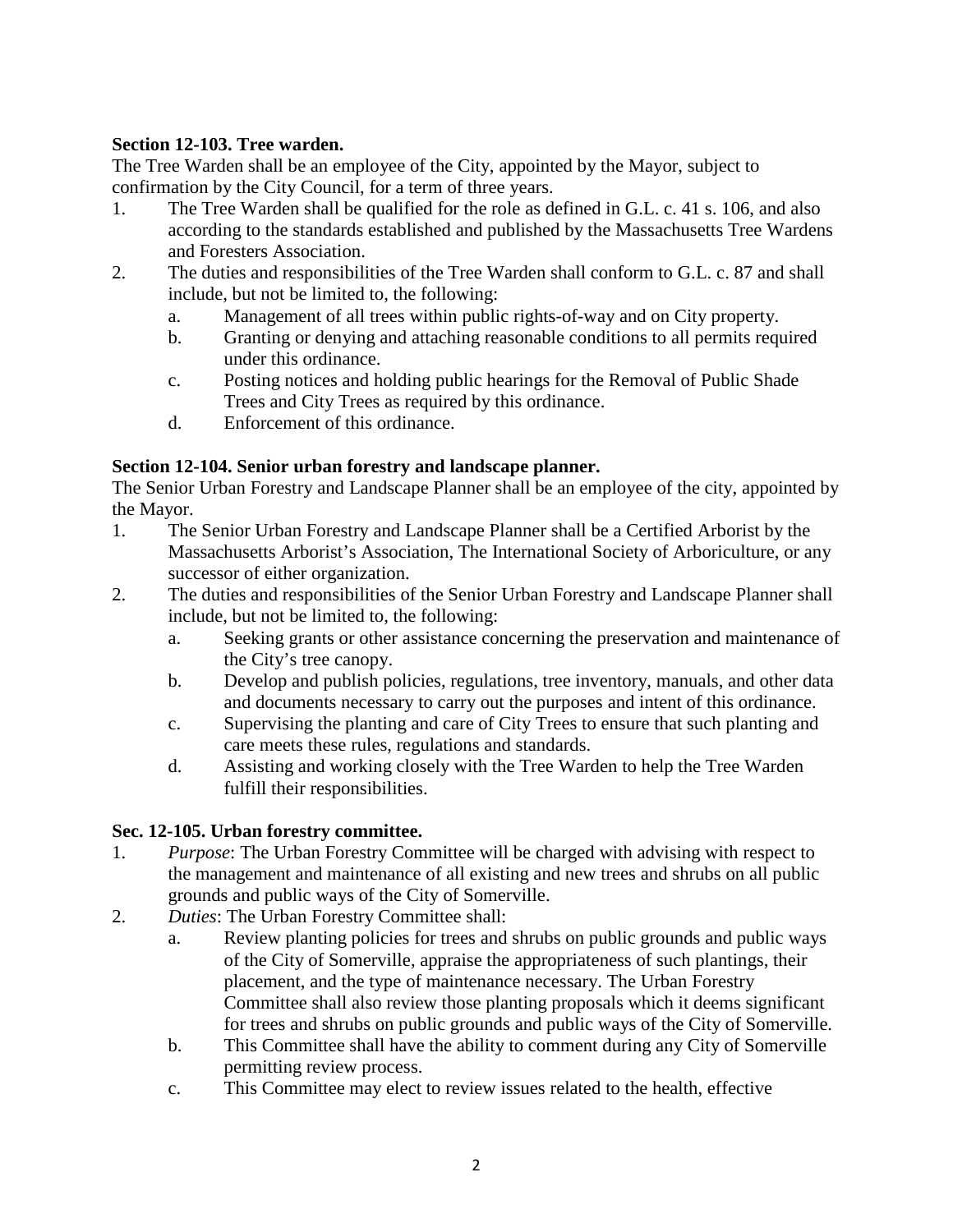maintenance, and protection of existing trees and shrubs on public grounds and public ways of the City of Somerville, recommend solutions to any problems identified with such plantings, update the tree inventory with detailed information, and support all public education and outreach by:

- i. Promoting knowledge and awareness of the benefits of trees in the City.
- ii. Developing and maintaining a website;
- iii. Developing and maintaining a noteworthy tree program;
- iv. Developing educational materials regarding best management practices for tree care;
- v. Supporting City staff in establishing a volunteer adopt-a-tree program;
- vi. Supporting City staff during Arbor Day Celebrations; and
- vii. Considering and recommending incentives for tree planting and maintenance.
- d. Upon request of the applicant, this Committee shall consider and make recommendations to the Tree Warden on waivers for any required replantings or payments associated with the issuance of a Tree Permit.
- e. This Committee may keep records of trees planted and removed within the City of Somerville and may issue regular reports on the overall status of the City's urban canopy.
- 3. *Membership*: This Committee shall consist of the following members:
	- a. The Senior Urban Forestry and Landscape Planner
	- b. The Tree Warden, and
	- c. Nine members of the public, with at least one member demonstrating expertise in the field of urban forestry, and at least one member demonstrating expertise in the field of landscape design, and two members shall be between the ages of fourteen and seventeen at the time of their appointment or re-appointment, each serving a term of three years, selected by the Mayor, and subject to confirmation by the City Council.

#### **Section 12-106. Criteria for removal of public shade trees.**

A public hearing may not be initiated under G.L. c. 87, s. 3 to remove a healthy Public Shade Tree unless the Tree Warden finds in writing that there is a public health, safety, or welfare basis for removing the Public Shade Tree, including but not limited to hardship to a property owner, economic development, facilitating the development of affordable housing, pedestrian access enhancement, transportation improvement, or public project development. Nothing in this section shall be construed to prevent the cutting, trimming, or removal of trees in accordance with G.L. c. 87, s. 5.

#### **Section 12. 107. Notice requirements for removal of public shade trees.**

In addition to notice under G.L. c. 87 s. 3 for Removal of a Public Shade Tree, notice shall be given by the City by electronic notification when feasible and first-class mail to all property owners located within 150 feet of the Public Shade Tree proposed to be removed at least 14 days before the public hearing. To the extent feasible, the City shall notify all residents within 150 feet of the Public Shade Tree proposed to be removed by flyering at least 14 days before the public hearing. Notice shall also be given by placing notice on the City website and cable wheel at least 14 days before the public hearing. In the event that a public hearing is initiated under G.L. c. 87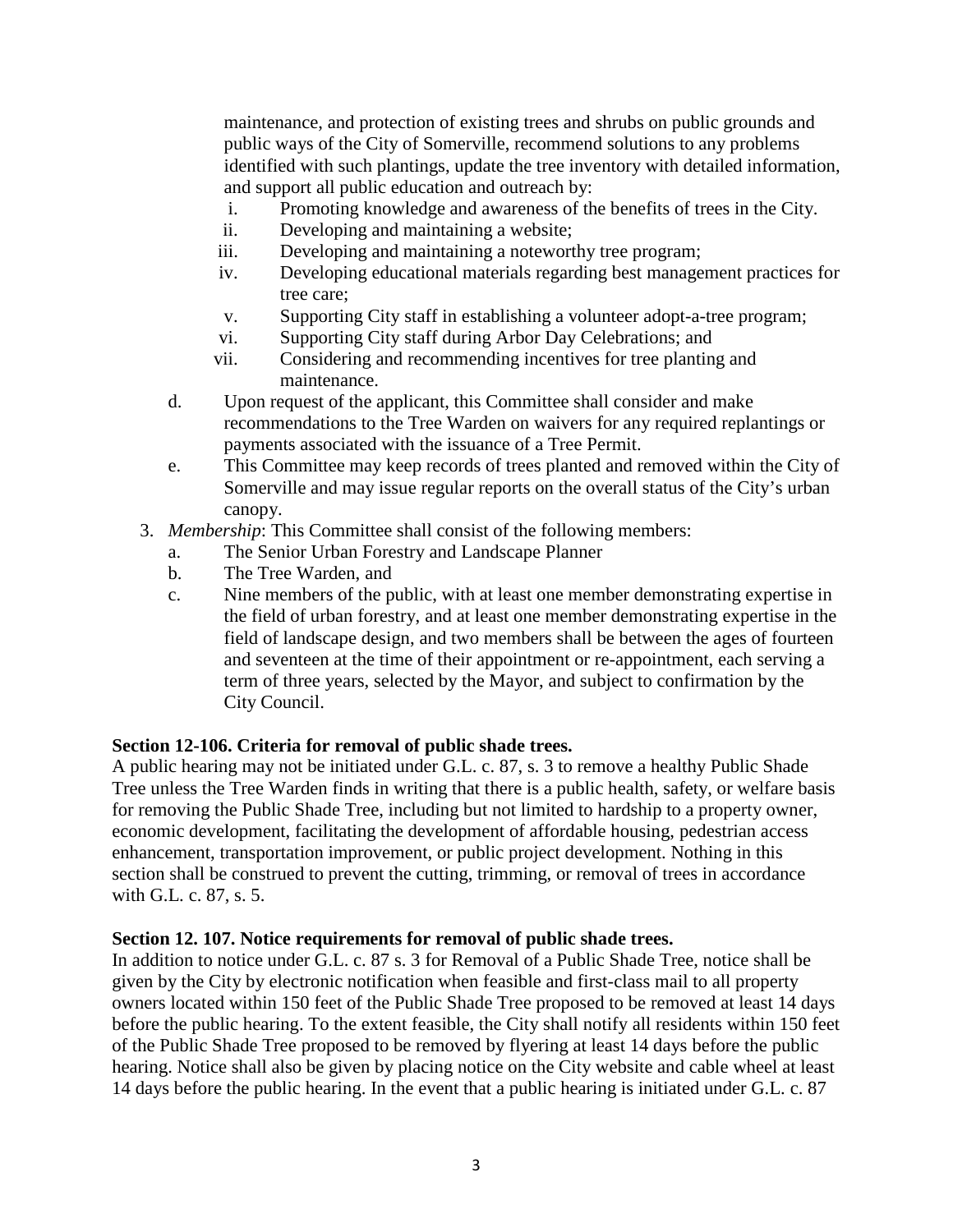s. 3 at the request of anyone other than the City, the requesting party shall pay for all costs of mailing and advertising, such costs to be determined by the City Clerk. The City Clerk may waive the costs if the requesting party demonstrates to the City Clerk that payment of the fee would cause financial hardship. Guidelines for determining financial hardship shall be established by the City Clerk. Applications for financial hardship shall be provided by the City Clerk.

# **Section 12. 108. Tree replacement for public shade trees.**

Any healthy Public Shade Tree removed at the request of a property owner or agent thereof must be replaced within one year from the date of Removal. These replacement trees must be located at or near the location from which the tree was removed, and in no case shall trees planted in a different neighborhood qualify as replacements. The replacement trees must conform to the standards for size, species, and planting established by the Senior Urban Forestry and Landscape Planner.

# **Section 12. 109. Street tree stabilization fund.**

- 1. *Establishment*: There shall be established a tree fund which shall be held in a separate identifiable account, and administered in accordance with applicable provisions of General Laws. Any payments required by this article shall be deposited in the Street Tree Fund and shall be used in accordance with subsection (3) below.
- 2. *Payment for planting replacement Public Shade Trees*: Where a healthy Public Shade Tree is removed at the request of a property owner or agent thereof, solely for reasons of private financial gain or personal preference, the requesting party shall make a contribution to the Street Tree Fund in an amount sufficient to pay for replacement trees as described in Section 12.108. This amount will be calculated using the schedule of costs established by the Senior Urban Forestry and Landscape Planner.
- 3. *Maintenance of Street Tree Fund*: The Street Tree Fund shall be maintained in a separate account in accordance with state law. All sums deposited into such Fund shall be used solely for the purpose of buying, planting and maintaining trees in the City. The Senior Urban Forestry and Landscape Planner shall expend these funds for tree planting, transplanting, care, and other tree-related needs.

# **Section 12. 110. Compliance with state law.**

All public shade tree hearings shall comply with the applicable requirements set forth in G.L. c. 87 s. 3.

# **Section 12. 111. Criteria for removal of city trees.**

- 1. *Purpose*: The purpose of this section is to extend the public notice and public hearing requirements of the Massachusetts Public Shade Tree Law G.L. c. 87 to trees on City of Somerville owned property.
- 2. *Definitions*: The following words, terms, and phrases when used in this Section shall have the following meanings ascribed to them:
	- a. *Capital Improvement Project*: A major, non-recurring expenditure that generally meets all of the following criteria: G.L. c 44, ss. 7 and 8 permit the City to issue bonds to finance the expenditure, the expenditure is a facility or object or asset costing more than \$50,000, and the expenditure will have a useful life or ten years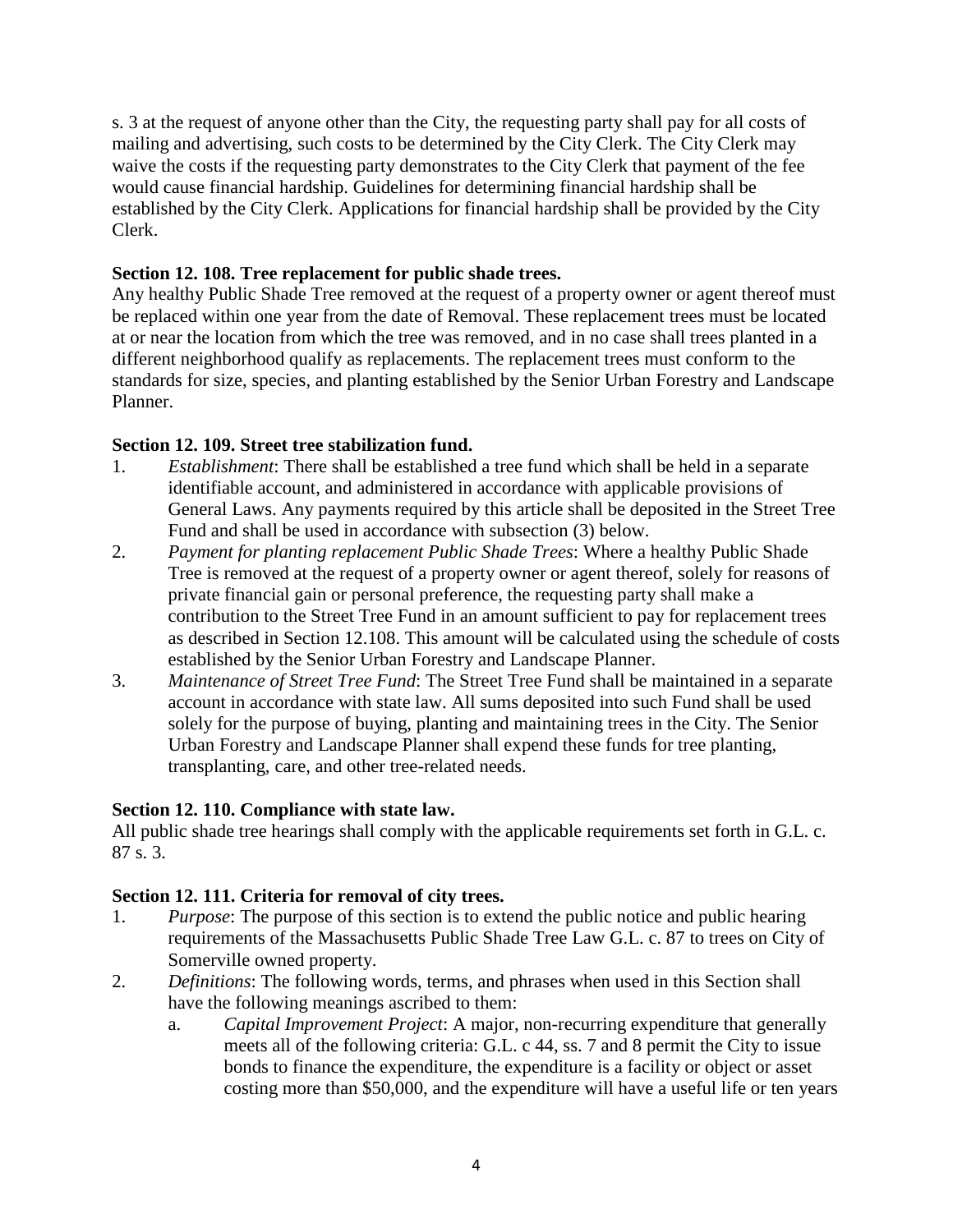or more for infrastructure, buildings, and parks.

- b. *Park Project*: A project involving the renovation and maintenance of existing parks and City-owned open spaces and the development of new parks and open spaces within the City of Somerville. The phrase "City-owned open spaces" includes parks, community gardens, playgrounds, school yards, library lawns, cemeteries, public plazas, triangles, and squares.
- c. *Tree on City-owned property*: Any tree located on land owned by the City of Somerville. This does not include any tree that fits the definition of a Public Shade Tree under G.L. c. 87.
- 3. *Applicability*: This section shall apply exclusively to trees on City-owned property as defined above in section (b). Nothing in this section shall be construed to apply to Public Shade Trees within the City of Somerville, whose care, maintenance, trimming, planting, and Removal are governed by the Public Shade Tree Law, G.L. c. 87, and the City of Somerville Code of Ordinances. The public notice and meeting requirements for Public Shade Trees shall remain in full force and effect and are entirely unaffected by the language of this section.
- 4. *Cutting down or Removal of trees*: No person, including but not limited to City employees, the Tree Warden, and their deputies shall cut down or remove any tree on City-owned property without the Tree Warden first holding a public hearing.
	- a. The Tree Warden, or his or her designee, shall post notice of the time and place of the public hearing in two or more public places in the City and upon the tree in question at least seven days prior to the public hearing. This notice shall identify the size, type, and location of the tree to be cut down or removed, and include a brief statement of the reason for the proposed action. Notice of this public hearing shall be sent to each City Councilor, all members of the Urban Forestry Committee, and published on the City website.
	- b. No later than 48 hours prior to the cutting down or Removal of any tree on cityowned property, a notice on brightly colored paper will be placed upon the tree stating the anticipated date on which the action is expected to occur.
	- c. Nothing in this section shall prohibit the Tree Warden and his or her designee from cutting down or removing any tree which in their opinion is dead or dying or constitutes a thread to public health or safety.
- 5. *Exceptions to the public notice and hearing requirements*: No public hearing shall be necessary prior to the Tree Warden, or his or her designee, cutting down or removing trees measuring less than one and one-half inches in diameter one foot from the ground on City-owned property.
- 6. The following types of public projects, which have undergone a public process that includes public notification and public meetings, shall be exempt from the requirements of section (4) above.
	- a. Park projects and
	- b. Capital improvement projects.
	- c. This exemption shall only apply to a public project of the type listed in (a) and (b) if such public process included all of the following:
		- i. All public meetings at which cutting down or Removal of trees is discussed were duly noticed and advertised including but not limited to notice sent to all members of the Urban Forestry Committee.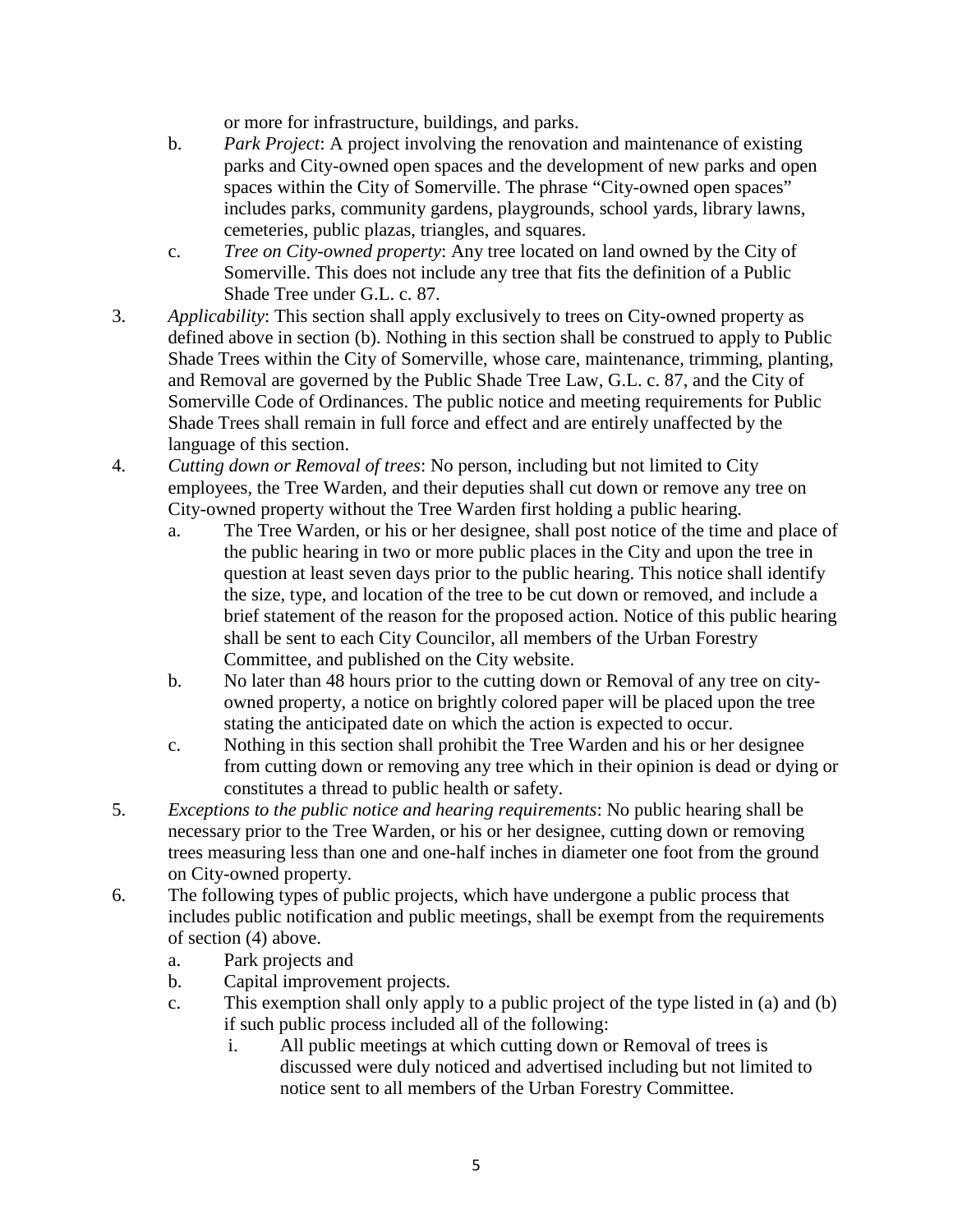- ii. The public was provided reasonable opportunity to provide input regarding tree(s) to be cut down or removed.
- iii. Reasonable notice was posted on or around any trees to be cut down or removed at least two weeks prior to such action taking place.

# **Section 12-112. Removal of private trees.**

- 1. *Permit Required*: No person may Remove any Significant Tree from private property without first obtaining a Tree Permit from the Tree Warden.
- 2. Application for a Tree Permit:
	- a. Applications must be made in writing on forms specified by the Tree Warden.
	- b. The Tree Warden, or his or her designee, will review applications for tree permits in accordance with the provisions of this article. The Tree Warden, or his or her designee, shall date stamp or otherwise record the date of filing of each application for a tree permit. The Tree Warden, or his or her designee, shall complete the review of each Tree Permit application no later than 30 business days after the submission of a completed application. In the event that this review is not completed within the time required by this ordinance, and if the applicant did not request a waiver of fees or replanting, the permit shall be considered issued.
	- c. The application shall include a plan showing the location, species, and DBH of each tree on the property, and must indicate clearly which trees are to be Removed.
	- d. If replacement trees are to be planted, the plan shall indicate the planned location, species, and size of any replacement trees to be planted. In order to qualify as replacements, trees must be planted on the same or adjacent lot, and must conform to species and planting standards as defined by the Senior Urban Forestry and Landscape Planner. Trees planted in the adjacent right-of-way or otherwise located on public property shall not be considered suitable for consideration as replacement trees.
	- e. There shall be no fee or charge to submit an application for a tree permit.
- 3. Conditions for Granting a Tree Permit:
	- a. *Removal of Significant Trees*: If any Significant trees are to be removed, the plan must show planting of new trees equal to the total Replacement Caliper of those trees.
	- b. *Payment instead of Replacement*: Payment to the Street Tree Fund may be made in lieu of planting some or all of the replacement trees, according to a cost schedule established by the Senior Urban Forestry and Landscape Planner. Such fees shall be based on the actual costs associated with purchasing, planting, and maintaining the City's Public Shade Trees. Payment must be made prior to issuance of the permit.
	- c. *Request for Waiver*: The application for a Tree Permit shall allow the applicant to request a waiver of the requirement for replanting or payment.
	- d. *Hearing of Request for Waiver*: The Tree Warden, or his or her designee, shall hear requests for such waivers within 60 days of the date the application was received. This hearing may take place at a public meeting of the Urban Forestry Committee. The applicant shall have the opportunity to speak and to answer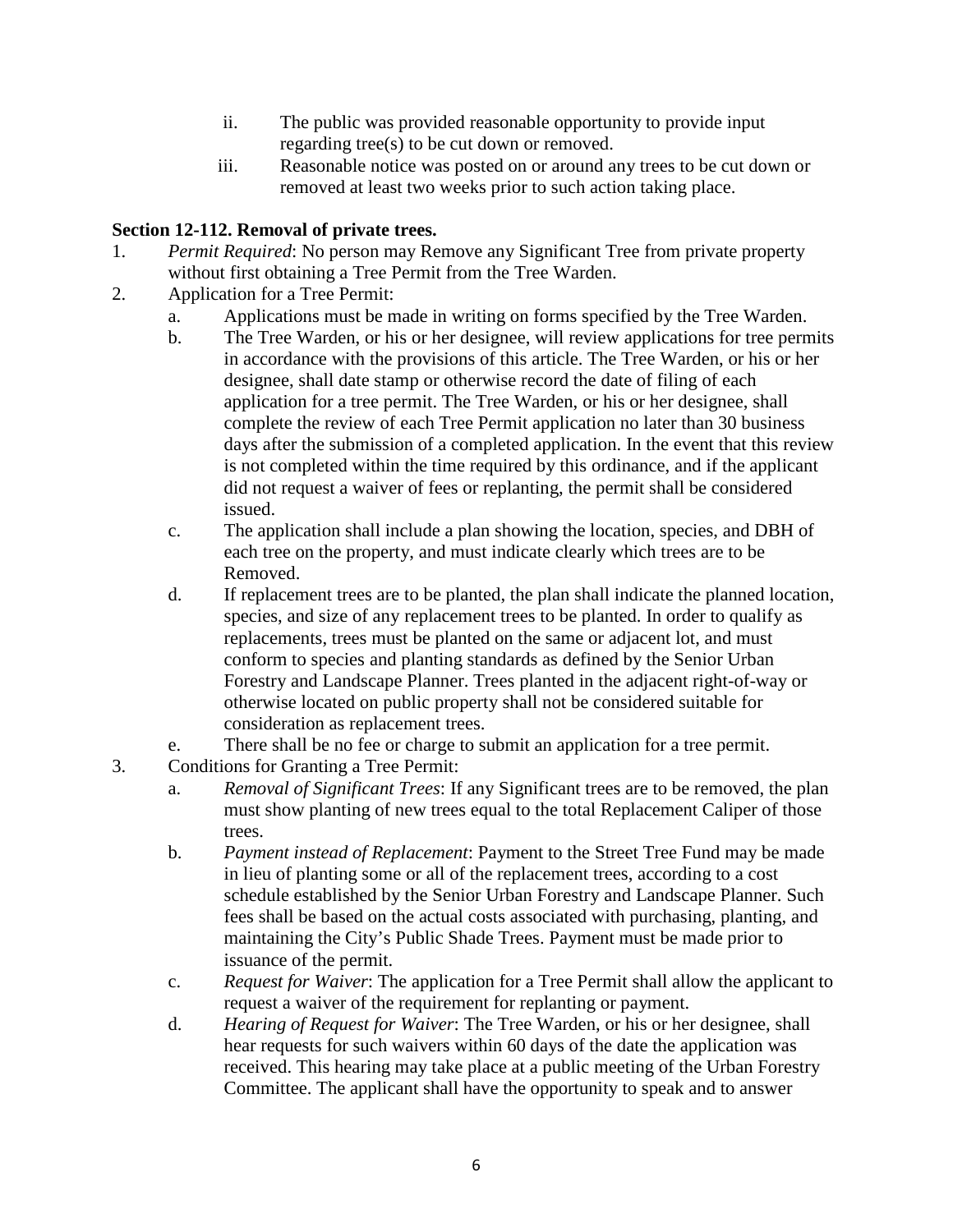questions. The Committee may, at the request of the applicant, make a recommendation to approve or deny the waiver. Examples of reasons supporting a waiver include but are not limited to: Financial hardship associated with the care and upkeep of the trees; unreasonably high requirements for replacement or repayment, ongoing or reasonably foreseen damage or risk from the trees, and desire to create a benefit to the public. The Tree Warden shall consider such recommendation in considering whether or not to grant the waiver. If the waiver is approved, a Tree Permit will be issued within 10 business days of the close of the hearing.

- e. *Owner-Occupants*: The owner-occupant of a lot containing a one, two, or three family dwelling, who resides at that same property as demonstrated by issuance of, or good faith application for, a valid Residential Exemption shall, at their request, be granted a waiver of the requirements for replanting or payment with no need for a hearing.
- f. *Departure of owner-occupant*: If at any point during the 18 consecutive months following the issuance of a Tree Permit the owner no longer resides at that address; and if the requirements for replanting or payment were waived based on said owner-occupancy status as described in section (e) above; said waiver shall be revoked. In this case, the owner or, if the property has been sold, the new owner, shall be required to obtain a tree permit either for a replanting plan or to make full payment within 30 days of the fees that were waived, unless such new owner is eligible for an owner occupant waiver under Section (e) above.
- 4. Standards for Replacement Trees:
	- a. Replacement trees must be planted within 18 months from the date the tree permit is issued, or prior to transfer of property ownership, whichever comes first.
	- b. Replacement trees must be of the same or similar species and size as described in the application for the Tree Permit, and must be planted according to standards established by the Senior Urban Forestry and Landscape Planner.
	- c. In the event that trees of the size and species that were described in the application for the Tree Permit cannot be obtained at the time of planting, multiple smaller replacement trees may be planted with the authorization of the Tree Warden.
	- d. If a replacement tree dies within 18 months from the date of planting, it must be replaced. The person planting the tree shall provide documentation as to the date of the planting and file the same with the Tree Warden within 15 days of the planting of said replacement tree.
- 5. Exceptions to the Tree Permit Requirement:
	- a. *Emergencies*: If any tree shall be determined to be in a hazardous condition so as to immediately endanger the public health, safety, or welfare or cause an immediate disruption of public services and require immediate Removal without delay, verbal authorization may be given by the Tree Warden to remove such tree, and the tree may be removed without obtaining a written permit as otherwise required by this ordinance. The Tree Warden shall record in writing each such verbal authorization, and shall present these written notes at the next meeting of the Urban Forestry Committee.
	- b. *Waiver*: The requirements of this article may be waived by the Tree Warden